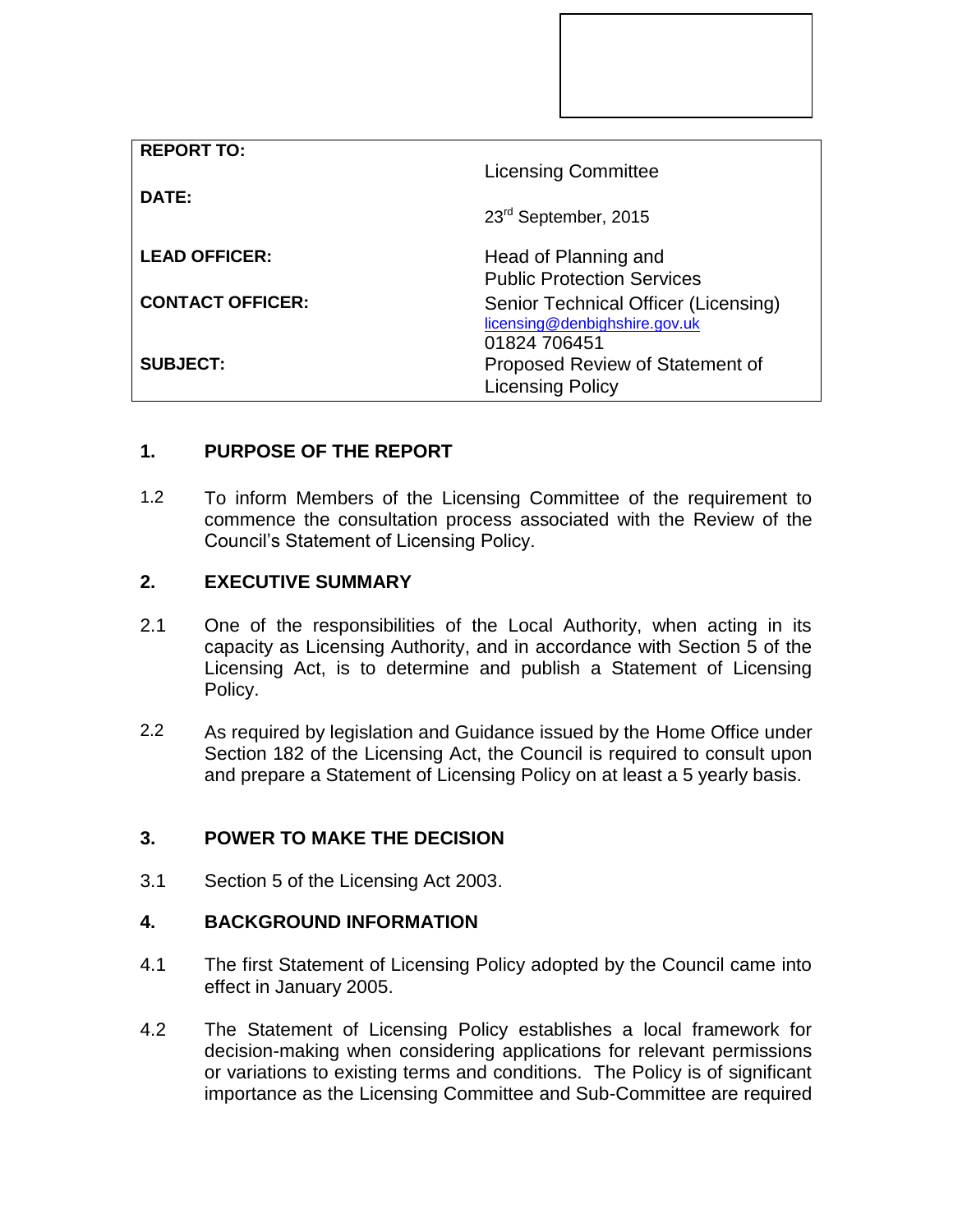to have due regard to it, along with Guidance issued by the Home Office, when determining an opposed application.

4.3 The current Policy is due for Review and it is necessary for the Council to undertake a consultation process. In accordance with the statutory timescales, the revised Policy must be in place to take effect from January 2016.

### **5 CONSIDERATION**

- 5.1 Members will recall that the current Policy was prepared jointly with colleagues in Conwy County Borough Council; as that arrangement has come to an end, there has been a return to a "stand alone" Policy. Officers have, however been working alongside officers from other North Wales authorities in a collaboration project in preparation for this review.
- 5.2 Members will note that much of the content remains the same, however the introduction of the Police Reform and Social Responsibility Act 2011, the Anti-social Behaviour Crime and Policing Act 2014, along with the Deregulation Act 2015 have necessitated some changes.
- 5.3 It is considered that whilst a Statement of Licensing Policy must be individual to each authority, it would be helpful to applicants and responsible authorities alike, if those of neighbouring authorities were compiled in a similar manner. For this reason, Members will also note that, along with the changes mentioned above, the order of contents has been changed to a certain extent.
- 5.4 The draft Policy can be examined at Appendix A to this report, along with an explanatory table (Appendix B) detailing the major changes to the current Policy.
- 5.5 The document itself may still be subject to change as the collaboration project progresses, but officers expect the final draft to be ready for public consultation by October - November 2015.

### **6 CONSULTATION**

- 6.1 In order to comply with statutory requirements, the following agencies will be consulted:
	- North Wales Police
	- North Wales Fire & Rescue Service